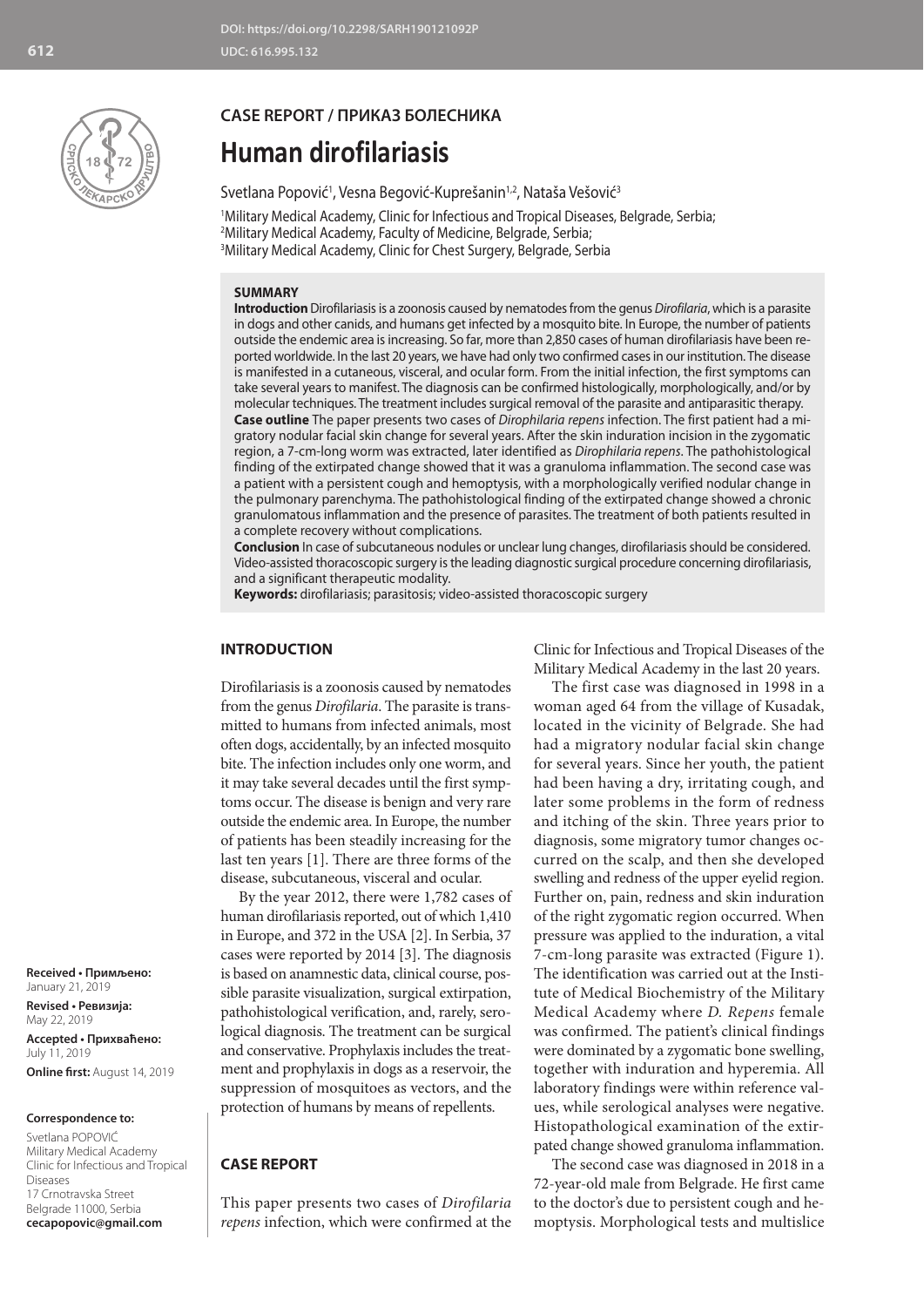

**Figure 1.** Extracted vital 7-cm-long parasite



**Figure 2.** Multislice computed tomography of the thorax showed a lobulated, infiltrative change  $16 \times 16 \times 11$  mm in segment VI of the right lower lung lobe

computed tomography (MSCT) of the thorax showed a lobulated, infiltrative change  $16 \times 16 \times 11$  mm in segment VI of the right lower lung lobe, showing signs of infiltration of the surrounding parenchyma, followed by minimal pneumonitis (Figure 2). Video-assisted thoracoscopic surgery (VATS) was performed and a knot tissue sample  $27 \times 15$  mm in size was obtained. Histopathological examination showed chronic granulomatous inflammation with necrosis similar to dirofilariasis. The patient was feeling well all the time and all his laboratory parameters were within reference values. Albendazole therapy was a used for 28 days. In the further course of the disease, the patient lost all subjective symptoms, while the definitive suspicion of a malignant neoplasm was removed by the control MSCT thorax examination.

## **DISCUSSION**

Natural hosts of *Dirofilaria* are dogs and wild canids, such as foxes, wolves, and raccoons. Humans get infected by a mosquito bite. In Serbia, every species of mosquitos transmits the parasite [4]. The infection in humans is most commonly caused by three species: *D. immitis*, *D. repens*, and

*D. tenius*. *Dirofilaria immitis* usually causes human pulmonary dirofilariasis throughout the world, while subcutaneous dirofilariasis caused by *D*. *repens* is recorded in Europe [5]. These two species are able to cause both pulmonary and extrapulmonary infection. It most commonly occurs in adults between the ages of 21 and 60 years (ESDA), but the case of a 14-month-old child with *Dirofilaria* in the scrotum region has also been described, which is its most common localization in children [6]. Women are more likely to be infected than men, but without a significant statistical difference. Generally, it occurs rarely in people, has a benign character, and, in most cases, the diagnosis is made by histopathological examination, and extremely rarely, as in our first case, by the evacuation of a live parasite.

The endemic areas for dirofilariasis are Asia, Africa, the Mediterranean, but in the past decade, there has been an increasing number of cases reported outside the endemic area, i.e. in the region of northern and central Europe [1]. The highest percentage of cases was registered in Italy (66%), followed by France (22%), Greece (8%), and Spain (4%) [7]. *D. repens* spread faster than *D. immitis* from the endemic areas of southern Europe to northern Europe [8].

Risk factors and predispositions are not clear and well defined. The number of dogs in a given area, the prevalence of infection, the number of infected mosquitoes, and human exposure can contribute to the spread of the disease in certain geographical areas. It is believed that the risk of human pulmonary dirofilariasis is greater in periods of natural disasters, most likely due to the occurrence of floods, more mosquitoes, and an increase in the number of stray dogs [1]. In Serbia, during a period of 10 years, dog seroprevalence went from 7% to 26.9% (2004–2014) [9].

The anatomical localization as well as the clinical presentation of this parasite varies. Ophthalmic presentation accounts for 40% of reported cases. Nodular localization is found on the head and neck in 18.9–25.3%, in the extremities in 14.8–22.1%, in the torso in 11.4–11.8%, in male genitalia in 2.9–4.1%, in female breasts in 2.5–2.7% of the cases. Cases of unencapsulated forms in peritoneum have also been described in 0.6% of cases [10]. A large majority of patients with dirofilariasis had one painful subcutaneous nodule, without signs of infection. In the case of ocular localization, symptoms are the feeling of burning, itching, and pain in the eye. The majority of patients with pulmonary dirofilariasis are asymptomatic, while 38% have symptoms in the form of cough, fever, and hemoptysis [8].

The diagnosis of the disease is based on the possible visualization of the parasite, as well as the pathohistological verification. VATS has been proven to be the best, both diagnostic and therapeutic, method, because in this way a safe differential diagnosis is performed concerning malignant diseases, tuberculosis, pulmonary thromboembolism, and Wegener's granulomatosis [2].

There are serological tests, but they are rarely available, are not satisfactory, give cross-positive results with other filariases, most commonly with *Toxocar canis* nematode [2]. Bearing in mind all the aforementioned, we may conclude that serological tests should be used exclusively as